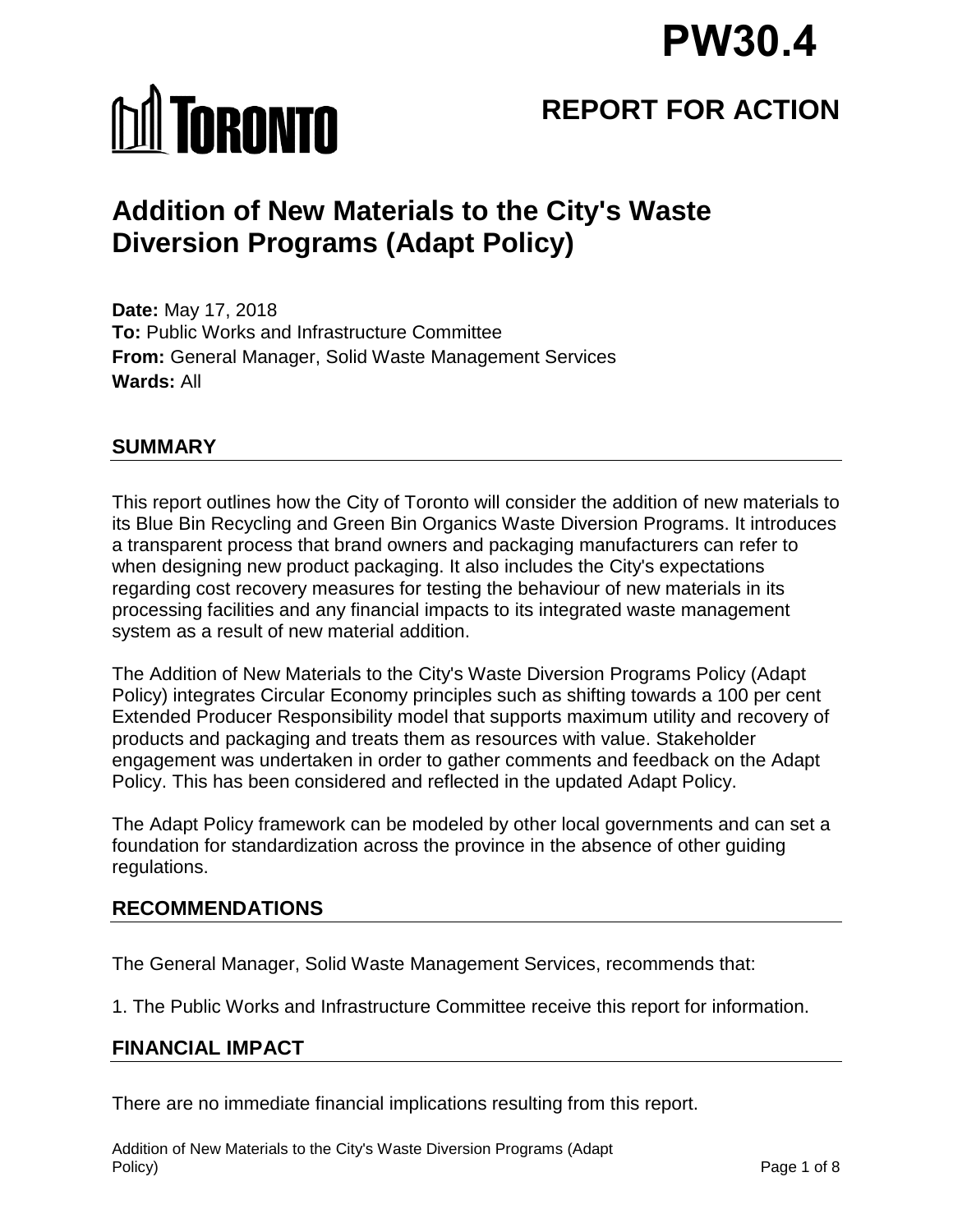The Interim Chief Financial Officer has reviewed this report and agrees with the financial impact information.

#### **DECISION HISTORY**

At its meeting of April 24, 25, 26, and 27, 2018, City Council adopted Item PW28.8 entitled "State of Toronto's Blue Bin Recycling Program".

The City Council Decision document can be viewed at: <http://app.toronto.ca/tmmis/viewAgendaItemHistory.do?item=2018.PW28.8>

At its meeting of April 11, 2018, Public Works and Infrastructure Committee adopted Item PW28.9 entitled "Review of Single-Serve Coffee Pods in the City of Toronto's Waste Diversion Programs".

The Public Works and Infrastructure Committee Decision document can be viewed at: <http://app.toronto.ca/tmmis/viewAgendaItemHistory.do?item=2018.PW28.9>

At its meeting of July 12, 13, 14, and 15, 2016, City Council adopted Item PW14.2 entitled "Final Long Term Waste Management Strategy*",* and adopted the recommended options and implementation plan, as presented in Attachment 1 to the report dated June 2, 2016, from the General Manager, Solid Waste Management Services.

The City Council Decision document can be viewed at: <http://app.toronto.ca/tmmis/viewAgendaItemHistory.do?item=2016.PW14.2>

At its meeting on October 18, 2016, the Public Works and Infrastructure Committee considered Item "PW16.7 - Compostable Coffee Pods" and requested the General Manager, Solid Waste Management Services, to consult with industry experts and the Ministry of the Environment and Climate Change and report back in the second quarter of 2017 on the implications and impacts of accepting single-serve or single-use products, including coffee pods, in the City's Waste Diversion Programs; such report to include, among other things to review options to research, pilot and support new markets for divertible materials under the Unit for Research, Innovation and a Circular Economy, as part of the Long Term Waste Management Strategy.

The Public Works and Infrastructure Committee Decision document can be viewed at: <http://app.toronto.ca/tmmis/viewAgendaItemHistory.do?item=2016.PW16.7>

#### **COMMENTS**

Lifestyles and packaging are changing. New packaging materials are regularly introduced into the marketplace and make their way into the waste stream for end-of-life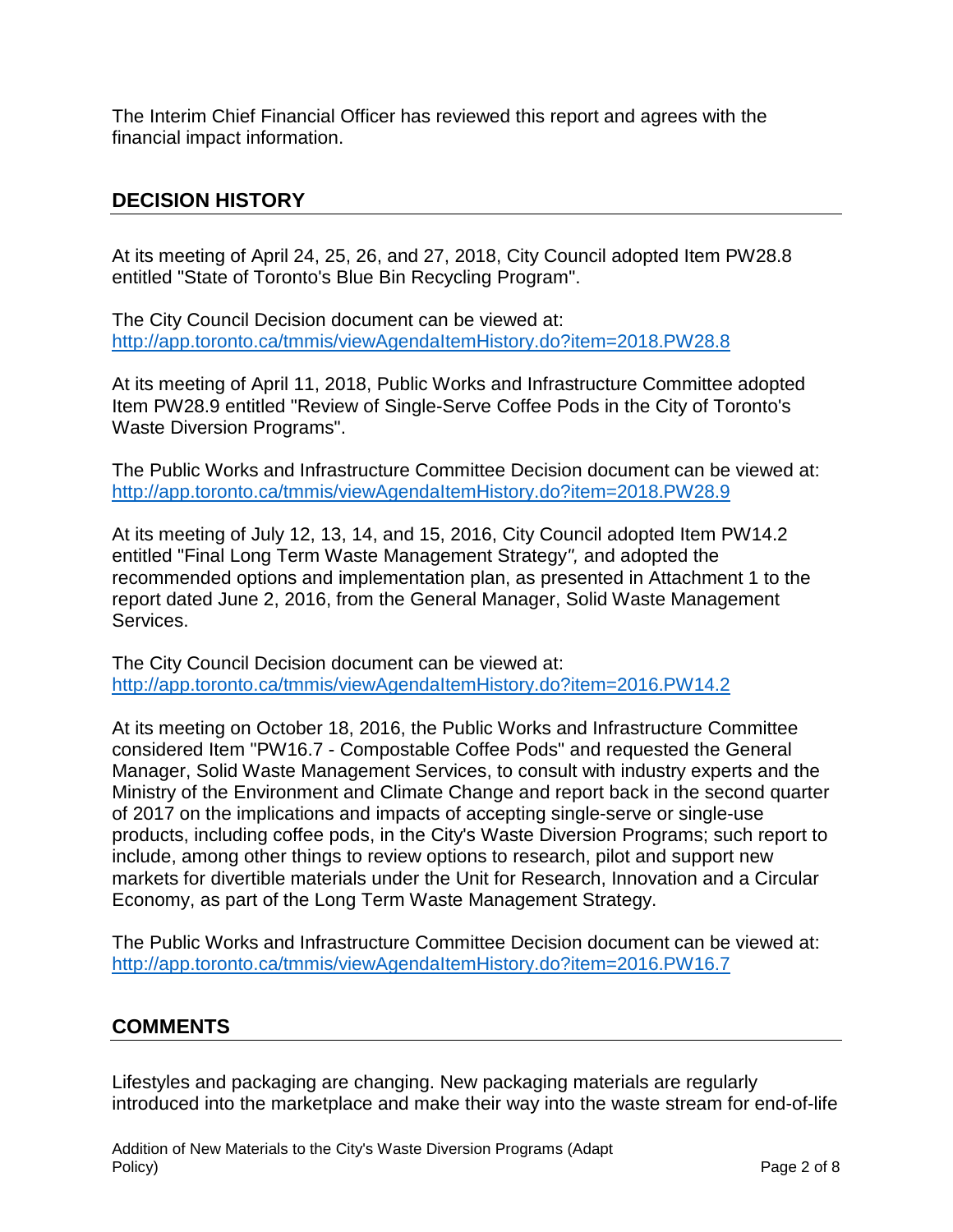management once consumed or used. From a solid waste management perspective, unfortunately these new packaging materials can result in increased contamination into the Blue Bin Recycling and Green Bin Organics Waste Diversion Programs.

Such materials can include "compostable" or "biodegradable" packaging, and new multimaterial packaging which result in higher management costs in Waste Diversion Programs. Brand owners and packaging and product manufacturers (Material Sponsors) have a strong interest in having their new packaging materials (proposed materials) added to Waste Diversion Programs in order to appeal to environmentally conscious consumers and grow market share. The City is regularly approached by brand owners, packaging and product manufacturers to accept proposed materials in our Waste Diversion Programs.

The General Manager, Solid Waste Management Services, has existing authority to designate new materials for collection and addition to the City's Waste Diversion Programs. This authority allows the City to strategically prioritize waste diversion from landfill where sustainable markets exist and to respond in an agile way to the rapidly changing packaging and products.

The Adapt Policy clarifies how the General Manager, Solid Waste Management Services will exercise existing authorities. It introduces a mechanism to provide for full cost recovery (i.e. for testing, market research, operational costs, contract changes, new communications, promotion, and education campaigns etc.) to offset the cost of the addition of proposed materials to the Waste Diversion Programs. The Adapt Policy also supports the province's *Waste-Free Ontario Act, 2016*, and Food and Organic Waste Framework, 2018, and its goal of advancing a circular economy through Extended Producer Responsibility. It also takes into account new challenges regarding Blue Bin recycling contamination and restrictions in international markets which could cause increased cost pressures to the Solid Waste rate (as outlined at the April 24, 25, 26, and 27, 2018 City Council meeting in the staff report dated March 22, 2018, Item PW28.8 entitled, "State of Toronto's Blue Bin Recycling Program").

#### **Adapt Policy Overview**

The Adapt Policy is a City-led streamlined process to assess whether a proposed material can be added in the City's Waste Diversion Programs. It provides a basis for reference that Material Sponsors can review and follow as they make their proposed material design choices and also transparently formalizes some already existing internal practices.

To review the characteristics and impacts/opportunities of adding a proposed material to the waste diversion programs, the Adapt Policy sets out a list of the following considerations:

- Alignment with the circular economy;
- Impact to the City's triple bottom line (i.e. social, economic, environmental);
- Consistency with existing provincial/federal measurements or instruments;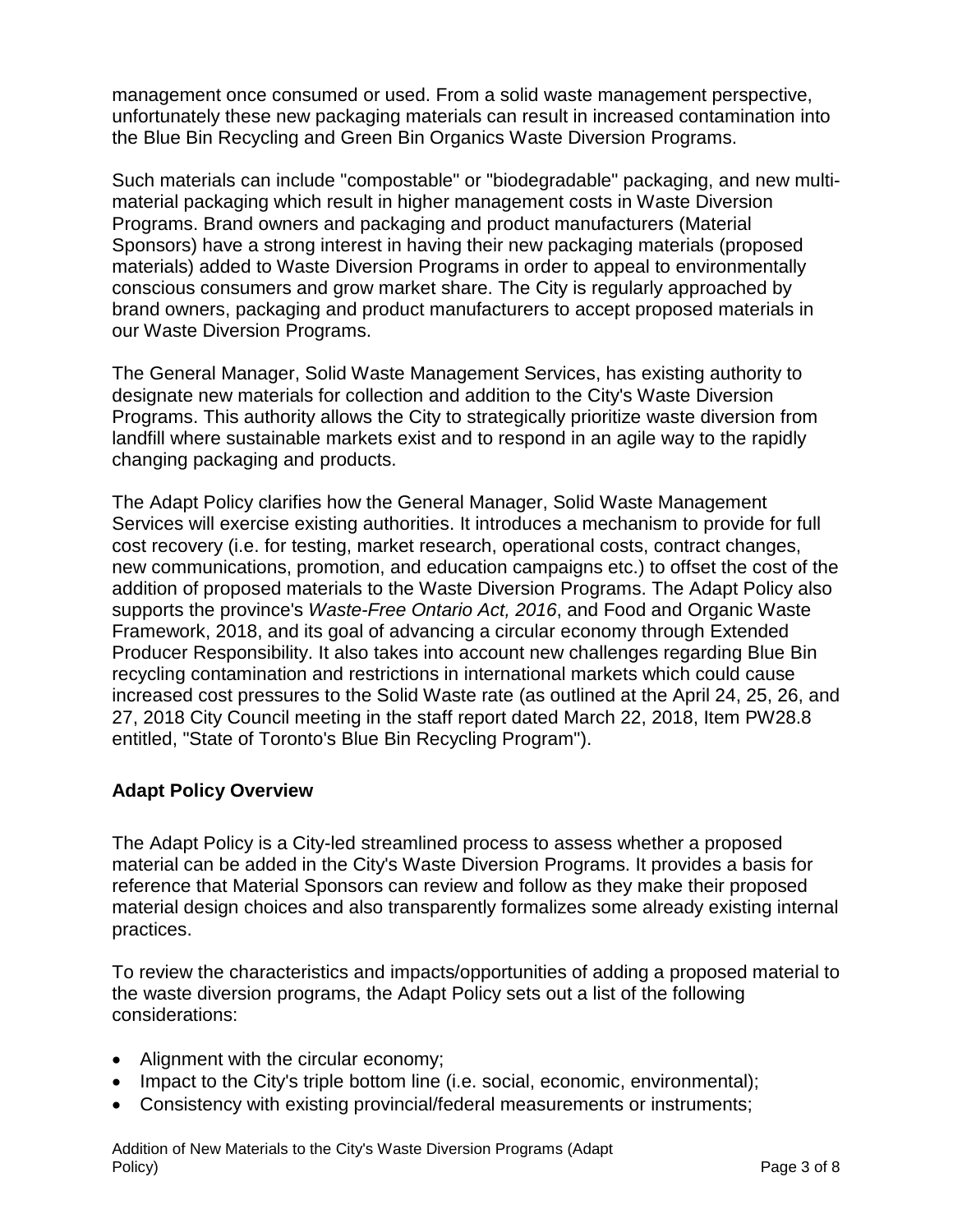- Consistency with City contracts; and,
- Other considerations (i.e. how could the addition of the proposed material potentially impact other municipal waste diversion programs?).

The considerations are followed by set conditions that a Material Sponsor must meet in order to have their proposed material added to a Waste Diversion Program. Meeting the conditions may result in the Material Sponsor entering into one or more Agreements with the City. Agreements will include cost recovery for pilot testing, increases to the operational or contract costs as a result of adding the proposed material to the waste diversion stream, public education campaign costs and other financial assurances that may be required. The full Adapt Policy is provided in Attachment 1.

#### **Adapt Policy Supports a Circular Economy and the City's Long Term Waste Management Strategy**

The Long Term Waste Management Strategy supports maintaining a financially sustainable solid waste management system and development of innovative approaches to work towards the aspirational goal of zero waste going to landfill. The current market landscape for the sale of the City's recovered Blue Bin recyclables offers lower revenues and in some circumstances requires the City to pay to have the recyclables purchased. The Adapt Policy allows the City to divert additional waste from landfill by adding new materials to its Waste Diversion Programs and to recover the costs of doing so.

The Adapt Policy also benefits Material Sponsors. When a Material Sponsor's proposed materials are added to the City's Waste Diversion Programs it contributes towards their environmental stewardship goals while at the same time driving innovation and diversion from landfill. This helps support economic growth through a Circular Economy approach in conserving and recovering more resources, creating jobs as a result and contributing towards better environmental outcomes.

#### **City of Toronto Authorities to Implement the Adapt Policy**

The General Manager, Solid Waste Management Services, may designate materials as "recyclable materials" or "organic materials" for collection in the City's Waste Diversion Programs. This authority is set out in the City of Toronto Municipal Code in Schedules A and B of Chapter 841, Waste Collection, Commercial Properties and Schedule B of Chapter 844, Waste Collection, Residential Properties. The authority for these Chapters of the City of Toronto Municipal Code is found in Section 8 of the *City of Toronto Act* which permits the City to adopt By-laws to deliver "services and things". The Adapt Policy clarifies the factors the General Manager, Solid Waste Management Services, will consider when exercising this discretion.

To recover the cost of assessing new materials and any increased processing costs related to the addition of new materials, the Adapt Policy contemplates entering into Agreements with material sponsors to cover these costs. A Material Sponsor could be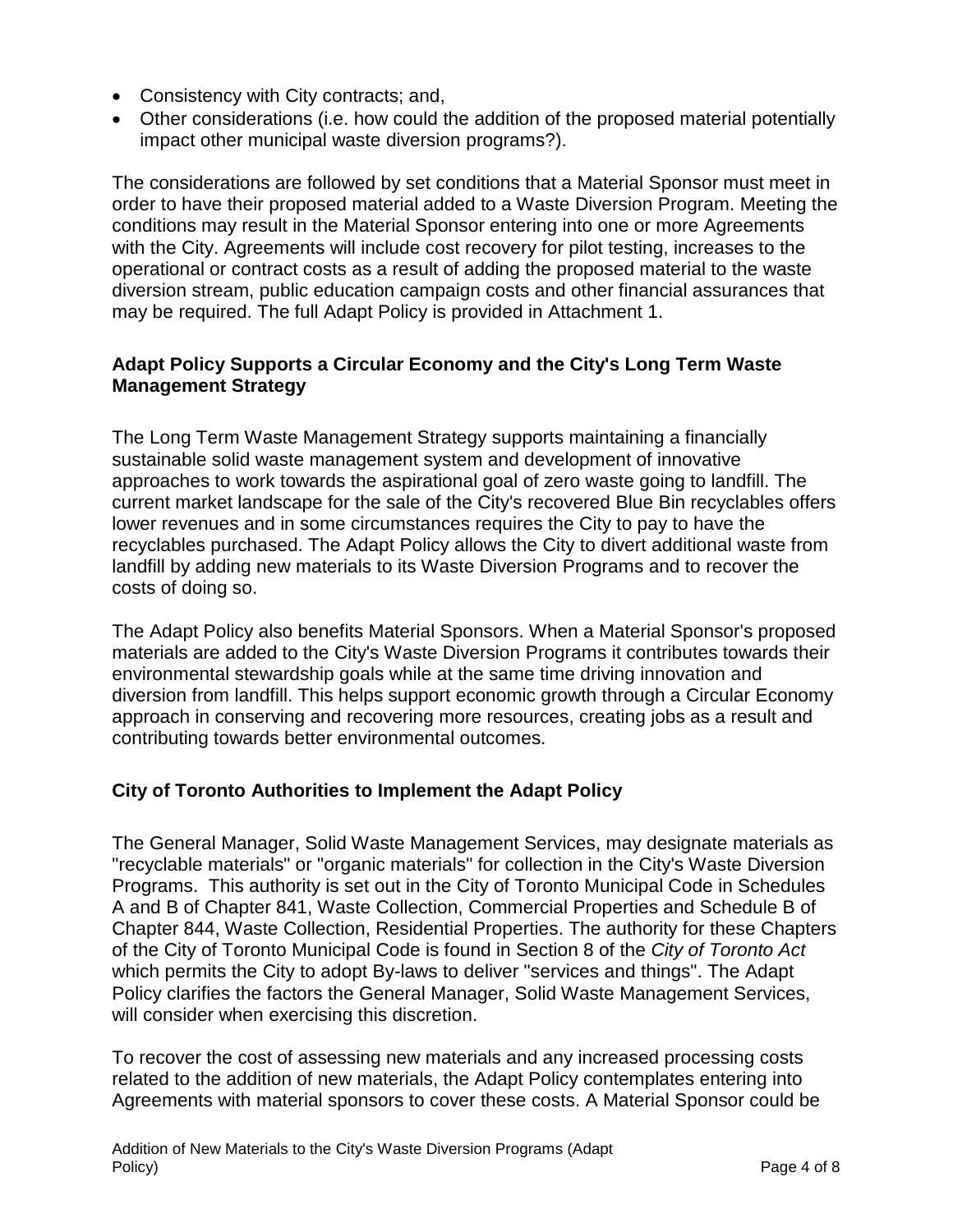an importer, manufacturer, retailer, etc. The participation of any Material Sponsor who wishes to have a proposed material added to the waste diversion programs is voluntary. The City's authority to enter into such Agreements is found in the natural person powers in Section 7 of the *City of Toronto Act*.

#### **Adapt Policy Supports City Resiliency and a local model for Extended Producer Responsibility**

Enhancements to the Ontario Blue Box Program Plan under *the Provincial Resource Recovery and Circular Economy Act, 2016,* are not anticipated until 2023 or later. In the meantime, brand owners and product and packaging manufacturers are only partially responsible (currently paying for approximately 45 per cent of the total costs of the system) for the costs incurred by municipalities to operate the program. The introduction of the Adapt Policy is an innovative, progressive and resilient public policy being introduced by the City that supports a transparent, circular and fiscally responsible approach to waste diversion while the province is in a state of transition.

The Adapt Policy provides Material Sponsors with best practices and considerations regarding municipal integrated waste management systems if new proposed materials are added. These considerations can be used to help better inform product and packaging design choices and more closed-loop resource management. Material Sponsors would have the option to coordinate amongst themselves to encourage participation in sponsoring a new material and mitigate against free ridership ((i.e. individuals that do not contribute or pay their share of costs for inclusion of their materials in waste diversion programs).

The Adapt Policy is replicable for other Ontario local governments. Authorities under the *Ontario Municipal Act* are consistent with those noted above in the City of Toronto Authorities to Implement Adapt Policy section of this report. This makes the Adapt Policy a local Extended Producer Responsibility model until such time that there is new legislation/regulations.

Solid Waste Management Services has shared the Adapt Policy with the Association of Municipalities of Ontario and other members of the Municipal Resource, Recovery and Research Collaborative to provide them with the support required should they also wish to pursue a similar approach and support standardization of policies across the Province.

#### **Adapt Policy Stakeholder Consultation and Engagement Undertaken**

Solid Waste Management Services, along with Public Consultation staff, led two consultation meetings to present the Adapt Policy for stakeholder and community input. The first meeting held on February 22, 2018, included coffee and tea pod industry stakeholders, representatives from the retail industry, environmental and non-profit organizations, material processors, other municipalities and packaging materials industry stakeholders. The meeting format consisted of a presentation from City staff on the draft Adapt Policy, followed by facilitated table discussions on questions on the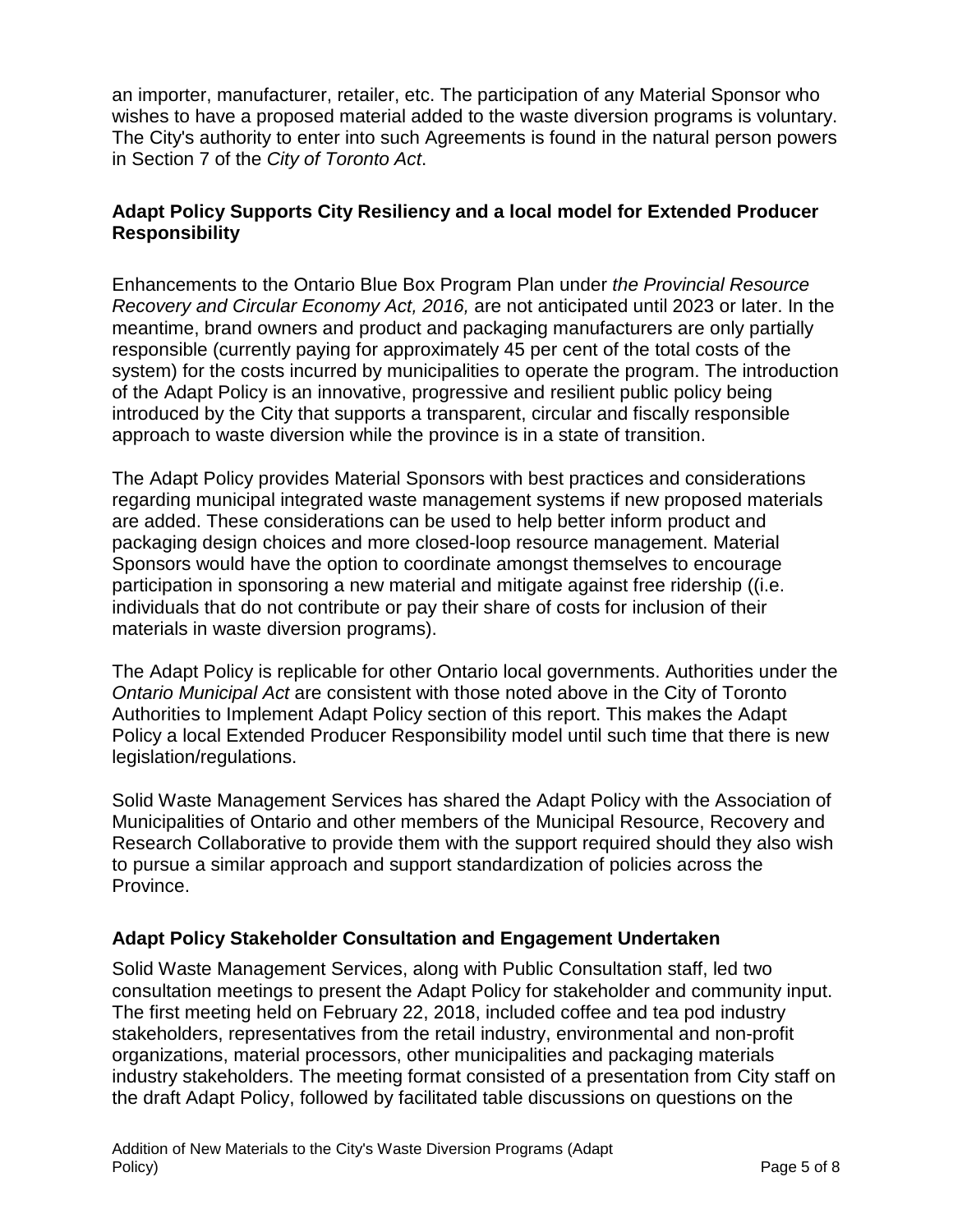Adapt Policy. Meeting invitees were invited to submit written comments on the Adapt Policy and were provided a due date of April 16, 2018. General themes from the written submissions include:

- Recognition of the increasing complexity of the Blue Bin Recycling Program and influx of new packaging;
- Concerns regarding consistency with Provincial and Federal regulations;
- Concerns over inconsistencies across Municipal Recycling Programs; and,
- Need for additional clarity on the application of the Adapt Policy and timelines.

A summary of the written submissions received from the coffee and tea pod industry consultation is found in Attachment 2.

Staff also engaged the general public and held a session (total of 150 participants in attendance) on March 21, 2018. The purpose of this event was to provide an update on the implementation of the City's Long Term Waste Management Strategy, share information on the *Waste Diversion Transition Act, 2016,* and *Resource Recovery and Circular Economy Act, 2016*, update the work that the City and Ontario municipalities were undertaking to move towards Extended Producer Responsibility, and present the Adapt Policy. Following the presentations, staff responded to participant questions on the meeting content and the Adapt Policy. Meeting invitees were also provided a link to the draft Adapt Policy that was posted on-line along with a survey to provide feedback on the policy. Survey results indicate that the majority of respondents (85%) strongly support or support the City applying the Adapt Policy in considering the inclusion of new packaging materials in the City's waste diversion programs. The detailed summary, the survey questions, and findings are contained in Attachment 2.

Based on the questions and comments received through the consultation sessions, the Adapt Policy has been updated to incorporate stakeholder input. Specifically, consulted participants requested additional information on timelines for the application of the Adapt Policy. In response to this comment, the Adapt Policy (Attachment 1) was revised to clarify that timelines would be discussed with Material Sponsors on a case by case basis.

As the Adapt Policy aligns with the objective of shifting responsibility to producers of packaging, the Municipal Resource Recovery and Research Collaborative, along with other waste industry stakeholders, were engaged on the draft policy and supported the City's approach when considering the addition of new materials to its Waste Diversion Programs.

Staff also met with Ministry of Environment and Climate Change ("Ministry") staff to present the draft Adapt Policy. Ministry staff did not provide specific input on the Adapt Policy, however expressed interest in the outcome of future discussions with interested stewards that want to see their proposed material added to the City's Waste Diversion Programs.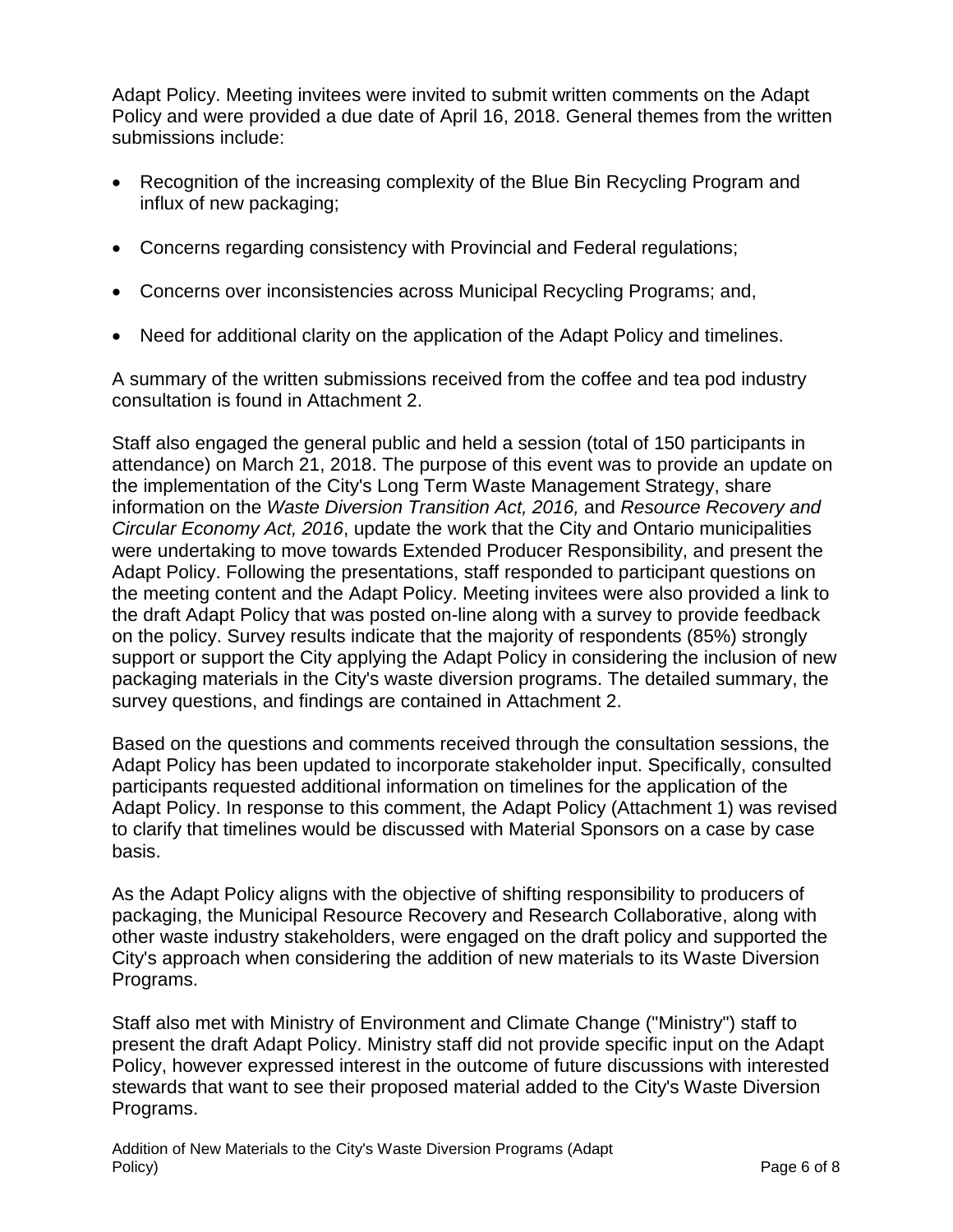#### **Examples and Best Practices of Similar Approaches in other Jurisdictions**

Research conducted found that the practice of applying policy considerations and conditions when adding proposed materials to diversion programs is not being undertaken at the local government level. No other municipality is currently applying a similar policy.

The approach of guiding sustainable packaging designs however, is a common practice that takes place higher up on the packaging value chain. Manufacturers are supported with information, tools, policies, incentives and disincentives to promote consideration and inclusion of elements of designing with the environment in mind. An example of this is France's implementation of a modulated fee structure that includes financial incentives to encourage better packaging design and fees for disruptive or nonrecyclable packaging. The fee modulation structure takes into consideration similar criteria as contained in the Adapt Policy, such as the recyclability of a product, existence of technology to sort and process, and existence of end markets for the sorted material.

#### **Next Steps**

As a next step in formalizing the Adapt Policy, staff will develop sample Material Sponsor contract templates for material testing, resident education obligations, integrated waste management system obligations, financial assurance obligations and written commitment for standardized packaging. Once prepared, the templates will be shared with stakeholders for their review and comment.

#### **CONTACT**

Vincent Sferrazza, Director, Policy, Planning & Support. Solid Waste Management Services, Telephone: 416-392-9095, Fax: 416-392-4754, Email: [Vincent.Sferrazza@toronto.ca](mailto:Vincent.Sferrazza@toronto.ca)

Annette Synowiec, Manager (Acting), Business Operations and Change Initiatives Manager, Unit for Research Innovation and a Circular Economy, Policy, Planning & Support, Solid Waste Management Services, Telephone: 416-392-7449, Fax: 416-392- 4754, Email: [Annette.Synowiec@toronto.ca](mailto:Annette.Synowiec@toronto.ca)

Charlotte Ueta, Manager (Acting), Waste Management Planning, Policy, Planning & Support, Solid Waste Management Services, Telephone: 416-392-8506, Fax: 416-392- 4754, Email: [Charlotte.Ueta@toronto.ca](mailto:Charlotte.Ueta@toronto.ca)

#### **SIGNATURE**

Jim McKay